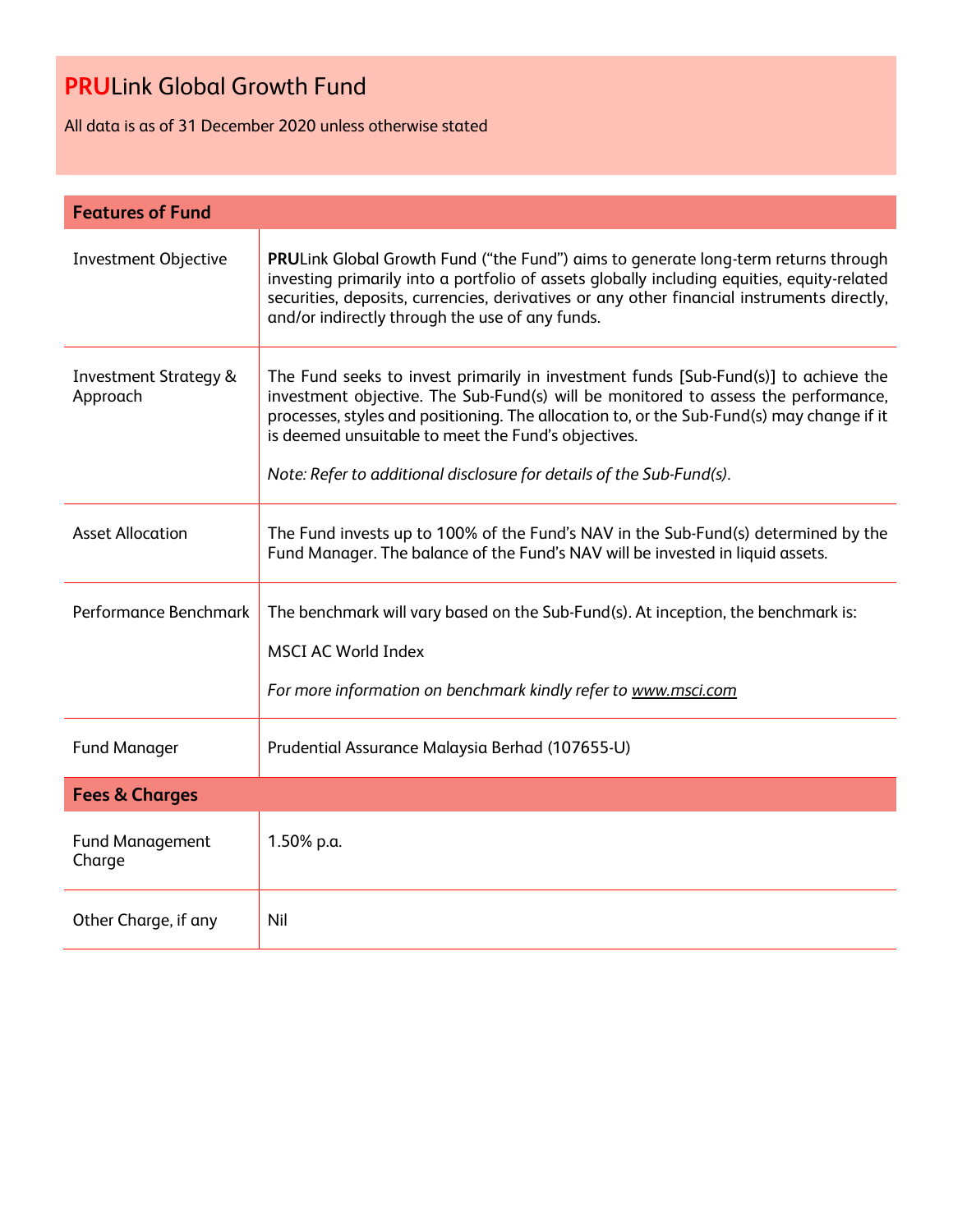All data is as of 31 December 2020 unless otherwise stated

## **Fund Performance**



**Notice: The graphs are included for illustrative purposes only. Past performance of The Fund is not an indication of its future performance.**

| Year | <b>Actual Performance</b><br><b>PRULink Global Growth Fund</b>                                      | <b>Benchmark</b><br>100% MSCI AC World Index |
|------|-----------------------------------------------------------------------------------------------------|----------------------------------------------|
| 2020 | $12.48\%$ *                                                                                         | $1343\%$ *                                   |
|      | *Fund Performance is from fund launch date until year end of the same year (non-annualised return). |                                              |

*Sources: Lipper IM and Bloomberg, 31 December 2020*

Notice: Past performance is not an indication of its future performance. This is strictly the performance of the investment / underlying funds, and not the returns earned on the actual premiums paid of the investment-linked insurance product.

Basis of calculation of past performance:

$$
= \left(\frac{\text{Net Asset Value at the end of Year n}}{\text{Net Asset Value at the end of Year n} - 1}\right)\%
$$

## **Additional Disclosure for PRULink Global Growth Fund**

At inception, the Fund will invest into a Sub-Fund called United Global Quality Equity Fund - MYR Hedged Class ("Sub-Fund") which is managed by UOB Asset Management (Malaysia) Berhad. The Sub-Fund, in turn, feeds into United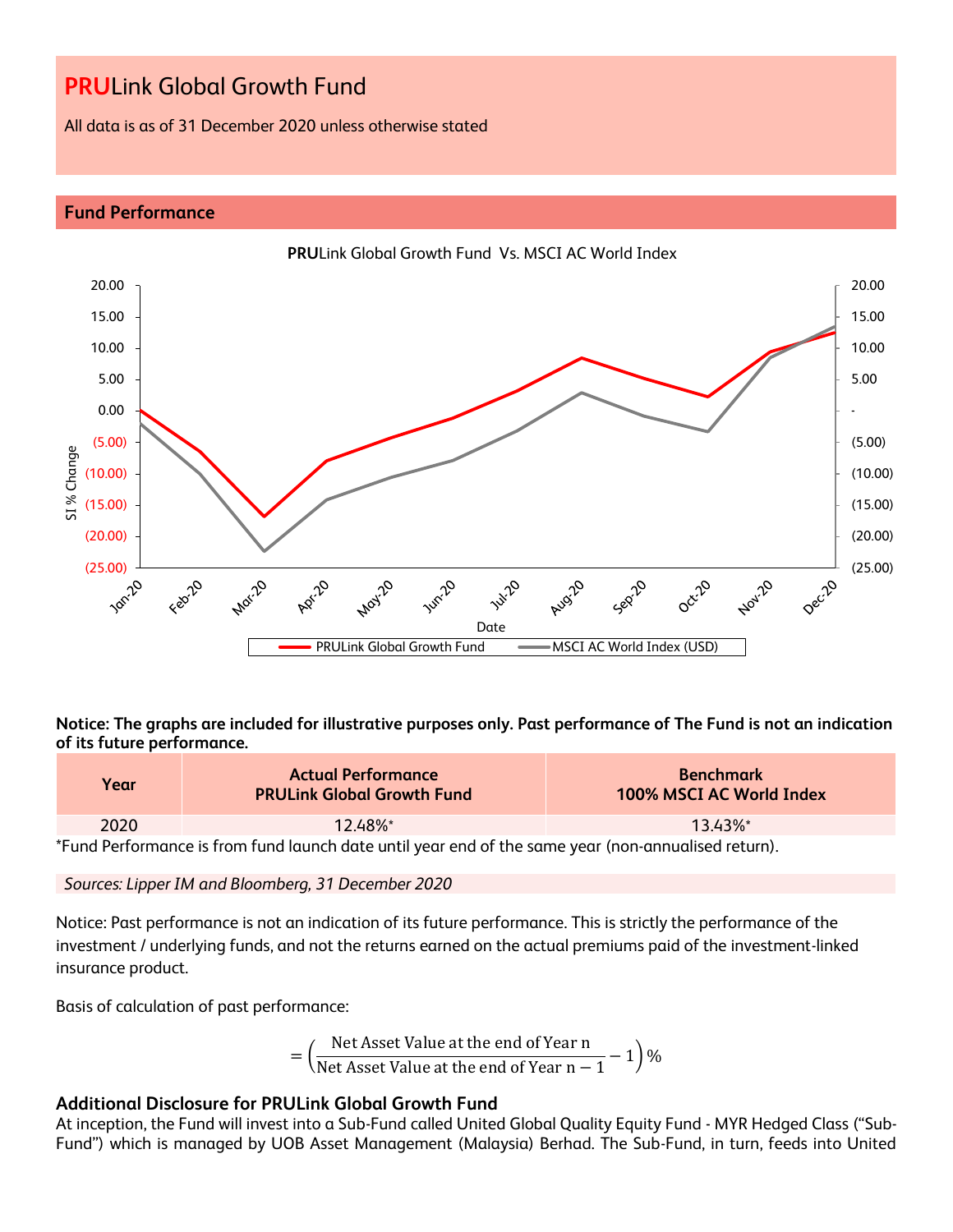All data is as of 31 December 2020 unless otherwise stated

Global Quality Growth Fund (class USD dist) ("Target Fund") which is managed by UOB Asset Management Ltd, Singapore and sub-managed by Wellington Management Singapore Pte. Ltd.

The Sub-Fund seeks to achieve its investment objective by investing a minimum of 90% of its NAV in the Target Fund at all times. Accordingly, the Sub-Fund will have a passive strategy as all the investment decisions will be made at the Target Fund level.

The Sub-Fund Manager may use financial derivatives such as options, futures contracts, forward contracts and swaps to hedge against the portfolio's foreign currency exposure, if deemed appropriate. The Sub-Fund Manager may also take temporary defensive positions that may be inconsistent with the Sub-Fund's investment strategy in response to adverse economic, political or any market conditions. In such circumstances, the Sub-Fund may hold up to 100% of its NAV in liquid assets as a defensive strategy.

The Target Fund seeks to provide long term total return by investing in equity and equity-related securities of companies listed and traded on stock exchanges globally.

The Target Fund focuses on identifying market-leading companies with growing industry market share, quality balance sheets and strong management teams. These companies often have a history of successful new products, innovative ways of doing business, or having opportunities to expand globally. The Target Fund also seeks to invest in companies with positive long term revisions, operating efficiency, and the ability to generate increasing return on capital.

The Target Fund invests primarily in equity securities. Subject to the foregoing, the Target Fund may invest in other securities including, without limitation, exchange traded funds and equity-related securities such as depositary receipts. While the Target Fund is not constrained by market capitalisation, country, sector or industry, the companies it seeks to invest in typically have market capitalisation exceeding USD3 billion with sufficient trading volume.

The Target Fund's investment process first begins with screening the broad universe of securities included in global equity indices. From there, the investable universe is reduced to approximately 750 companies. The Target Fund then employs a bottom-up investment approach to identify companies based on a balance of metrics such as quality, growth, valuation, capital returns and revisions.

The Target Fund will only use financial derivative instruments such as participatory notes for the purpose of accessing certain International Organization of Securities Commission (IOSCO) countries. Under such circumstances, the exposure of the Target Fund in participatory notes will not exceed 10% of the Target Fund's net asset value.

In the event of extreme market conditions or severe market stress or disruptions, or if there are no suitable investment opportunities for the Target Fund at any time, the Target Fund may temporarily hold up to 100% of its assets in cash and/or place in cash deposits or invest in money market instruments.

The fund performance for the underlying Sub-Fund United Global Quality Equity Fund - MYR Hedged Class as at 31 December 2020 is as follows:

| Year            | 2020  | 2019   | 2018  | 2017 | 2016                          |
|-----------------|-------|--------|-------|------|-------------------------------|
| Net Performance | 6.15% | 28.28% | 2.21% | 15%  | $2.200/$ *<br>$2.20\%$<br>- 1 |

\*Fund Performance is from fund launch date until year end of the same year (non-annualised return).

*Note: The above return is for the Sub-Fund (MYR-Hedged Class) which is denominated in MYR*

*Source:* UOBAM *as at 31 December 2020*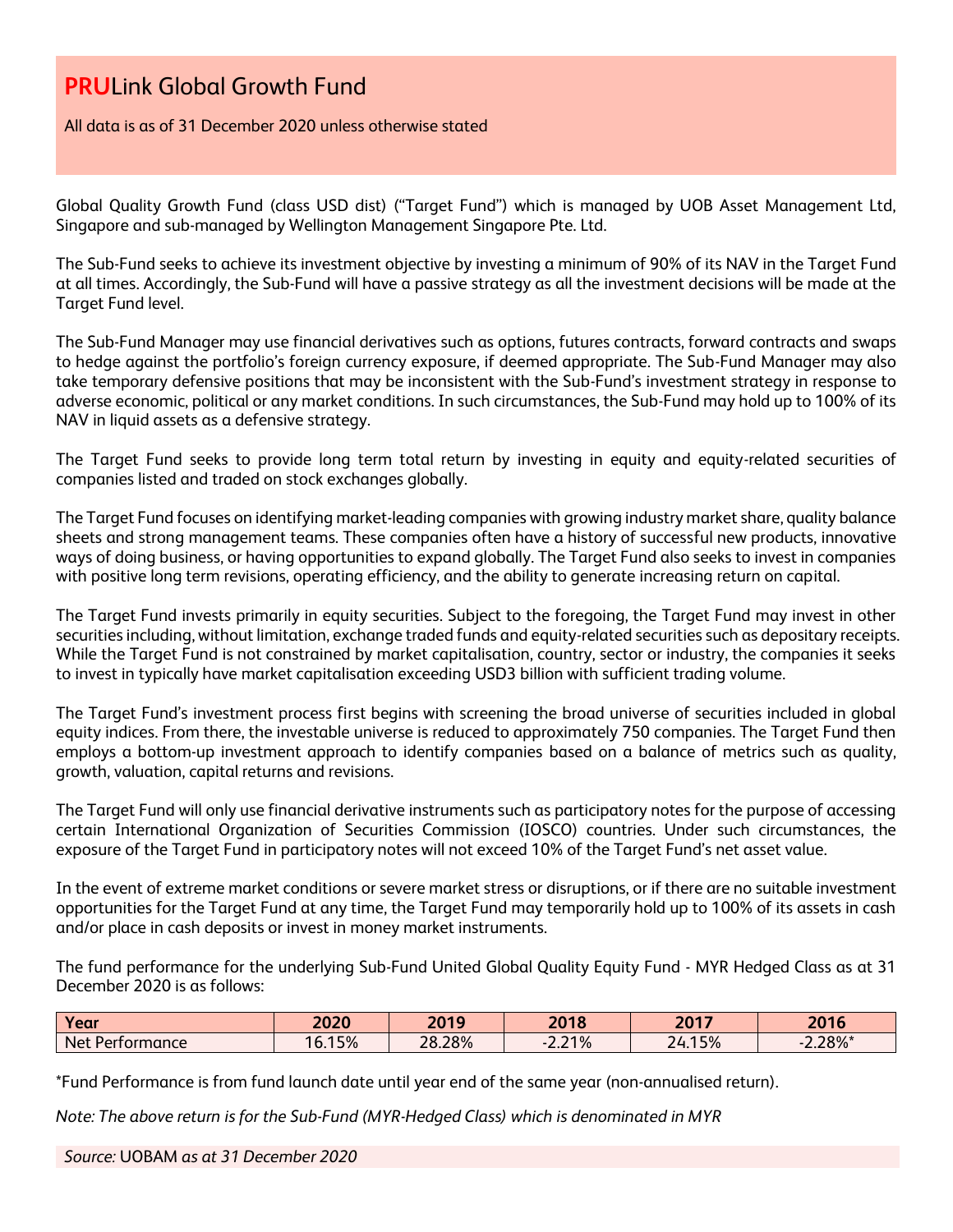All data is as of 31 December 2020 unless otherwise stated

The fund performance for the underlying Target Fund United Global Quality Growth Fund (class USD dist) as at 31 December 2020 is as follows:

| Year                                                                                                    | 2020   | 2019<br>ΔV | 2018  | 2017  | つのっと<br>ZV IV |
|---------------------------------------------------------------------------------------------------------|--------|------------|-------|-------|---------------|
| Net Performance                                                                                         | 20.10% | .54%       | 2.75% | 4.82% | 14%           |
| *E. 4 Deufeure en 15 fuert fined binnels data mathmens en de file e euro i meur (n en annomber duction) |        |            |       |       |               |

\*Fund Performance is from fund launch date until year end of the same year (non-annualised return).

*Note: The above return is for the Target Fund which is denominated in USD*

## *Source:* UOBAM *as at 31 December 2020*

Management fees may be charged at the Fund, Sub-Fund(s) and/or Target Fund(s) level. Please note that you will be charged a maximum of 1.50% p.a., being the combined annual fund management charge at the Fund, Sub-Fund(s) and Target Fund(s) levels. In addition, the Fund may incur hedging cost when derivatives (e.g. currency forward) are used for hedging purpose.

Sub-Fund(s) and Target Fund(s) with investment strategies to invest in Exchange Traded Funds ("ETF") or other Collective Investment Schemes may incur additional expenses at the Sub-Fund(s) and Target Fund(s) levels which are taken as part of the investment strategy considerations to deliver the fund performance.

## **Investment Risks for PRULink Global Growth Fund**

The Fund is subjected to investment risks including the possible loss of the principal amount invested. The value of the units may fall as well as rise. In addition, the Fund is subjected to specific risk including and not limiting to:

## **General Risks when Investing in the Fund**

## **Market Risk**

Market risk refers to potential losses that may arise from adverse changes in the market conditions. Market conditions are generally, affected by, amongst others, economic and political stability. If the market which the Fund invests in suffers a downturn or instability due to adverse economic or political conditions, this may adversely impact the market prices of the investments of the Fund.

## **Liquidity Risk**

Liquidity risk refers to two scenarios. The first scenario is where an investment cannot be sold due to unavailability of a buyer for that investment. The second scenario is where the investment is thinly traded. Should the investments in the Target Fund(s) be thinly traded, this may cause the Fund to dispose the investment at an unfavorable price in the market and may adversely affect investor's investment. This risk may be mitigated through stringent security selection process.

## **Inflation Risk**

This refers to the likelihood that an investor's investments do not keep pace with inflation, thus, resulting in the investor's decreasing purchasing power even though the investment in monetary terms may have increased.

## **Interest Rate Risk**

Interest rate risk is a general risk affecting conventional funds. This is so even though conventional funds only invest in investments that are in accordance with the mandate. The reason for this is because a high level of interest rates will inevitably affect corporate profits and this will have an impact on the value of both equity and debt securities. This risk is crucial in a bond fund since a bond portfolio management depends on forecasting interest rate movements. Prices of bonds move inversely to interest rate movements therefore as interest rates rise, the prices of bond decrease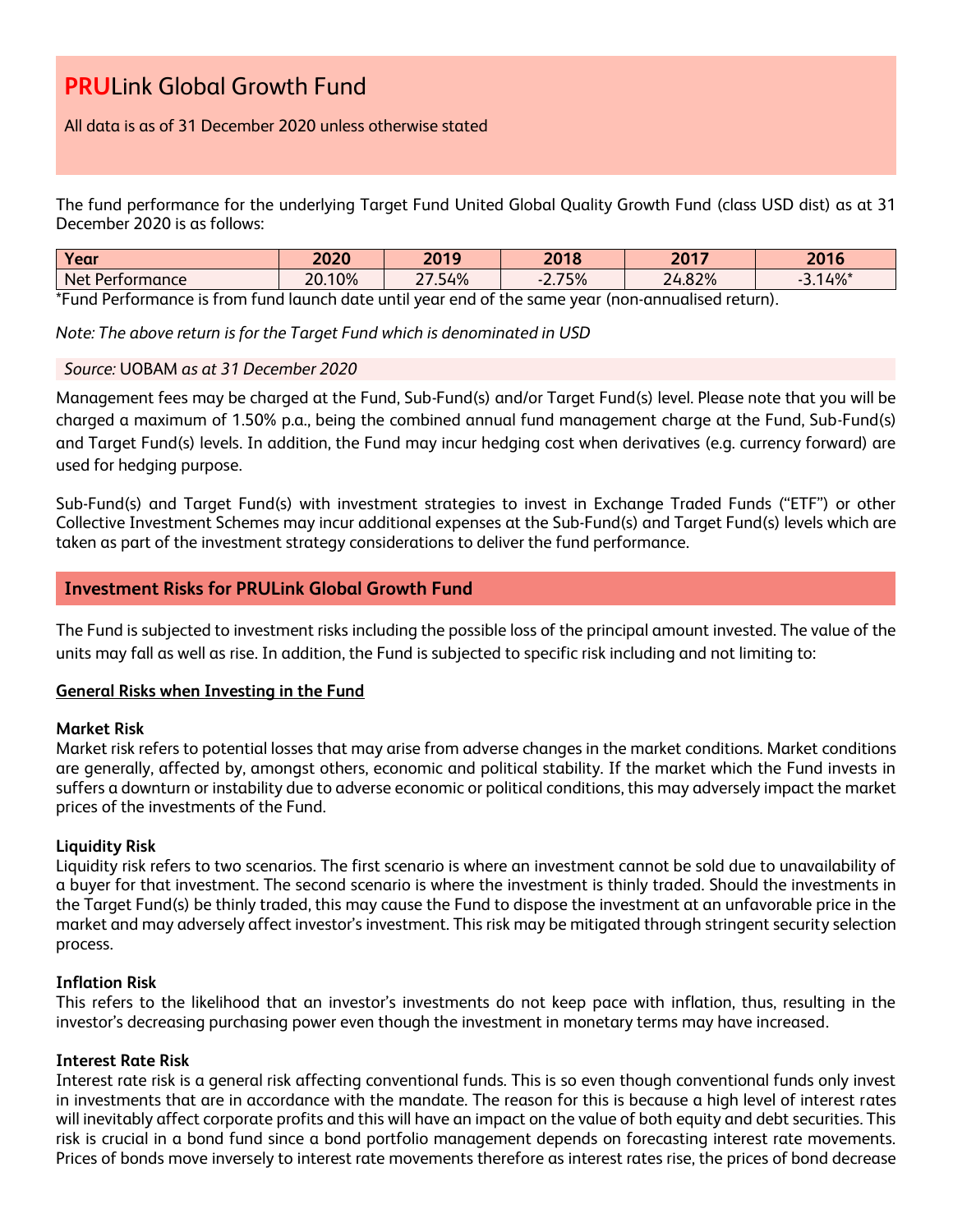All data is as of 31 December 2020 unless otherwise stated

and vice versa. Furthermore, bonds with longer maturity and lower profit rates are more susceptible to interest rate movements.

#### **Credit / Default Risk**

Bonds are subject to credit / default risk in the event that the issuer of the instrument is faced with financial difficulties, which may decrease their credit worthiness. This in turn may lead to a default in the payment of principal and interest.

#### **Risk of Non-Compliance**

This risk arises from non-compliance with laws, rules and regulations, prescribed practices and the management company's internal policies and procedures, for example, due to oversight by the management company. Such noncompliance may force the management company to sell down securities of the Fund at a loss to rectify the noncompliance and in turn may adversely affect the value of investors' investment in the Fund. To mitigate this risk, the Fund Manager has put in place internal controls to ensure its continuous compliance with laws, rules and regulations, prescribed practices and the Fund Manager's internal policies and procedures.

#### **Concentration Risk**

This is the risk of a fund focusing a greater portion of its assets in a smaller selection of investments. The fall in price of a particular equity and / or fixed income investment will have a greater impact on the funds and thus greater losses. This risk may be minimized by the manager conducting even more rigorous fundamental analysis before investing in each security.

#### **Management Company Risk**

The performance of the Fund depends on the experience, expertise and knowledge of the management company. Should there be lack of any of the above qualities by the management company, it may adversely affect the performance of the Fund.

#### **Currency Risk**

The Fund is denominated in MYR, while the Sub-Fund(s) and Target Fund(s) may be denominated in other currencies. The performance of the Fund may be affected by movements in the exchange rate between the MYR and the Sub-Fund(s)'s and Target Fund(s)'s denominated currency. Where applicable, a currency hedging instrument or a currency hedged class of the Sub-Fund(s) and/or Target Fund(s) may be used to minimise currency risk.

#### **Derivatives Risk**

Derivatives may potentially be used to hedge against any risk that may be derived from investing in the Sub-Fund(s) and/or Target Fund(s), such as, but not limited to, currency risk.

#### **Portfolio Risk**

The Fund is intended for investors who can accept the risks associated with investing primarily in the securities of the type held in the Fund. Investments in equities will be subject to the risks associated with equity and equity-related securities, including fluctuations in market prices, adverse issuer or market information and the fact that equity and equity-related interests are subordinate in the right of payment to other corporate securities, including debt securities. Likewise, investments in fixed income securities will be subjected to the risks associated with debt securities including credit and interest rate risk, and the additional risks associated with high-yield debt securities, loan participations and derivative securities. In addition, investors should be aware of the risks associated with the active management techniques that are expected to be employed by the Fund.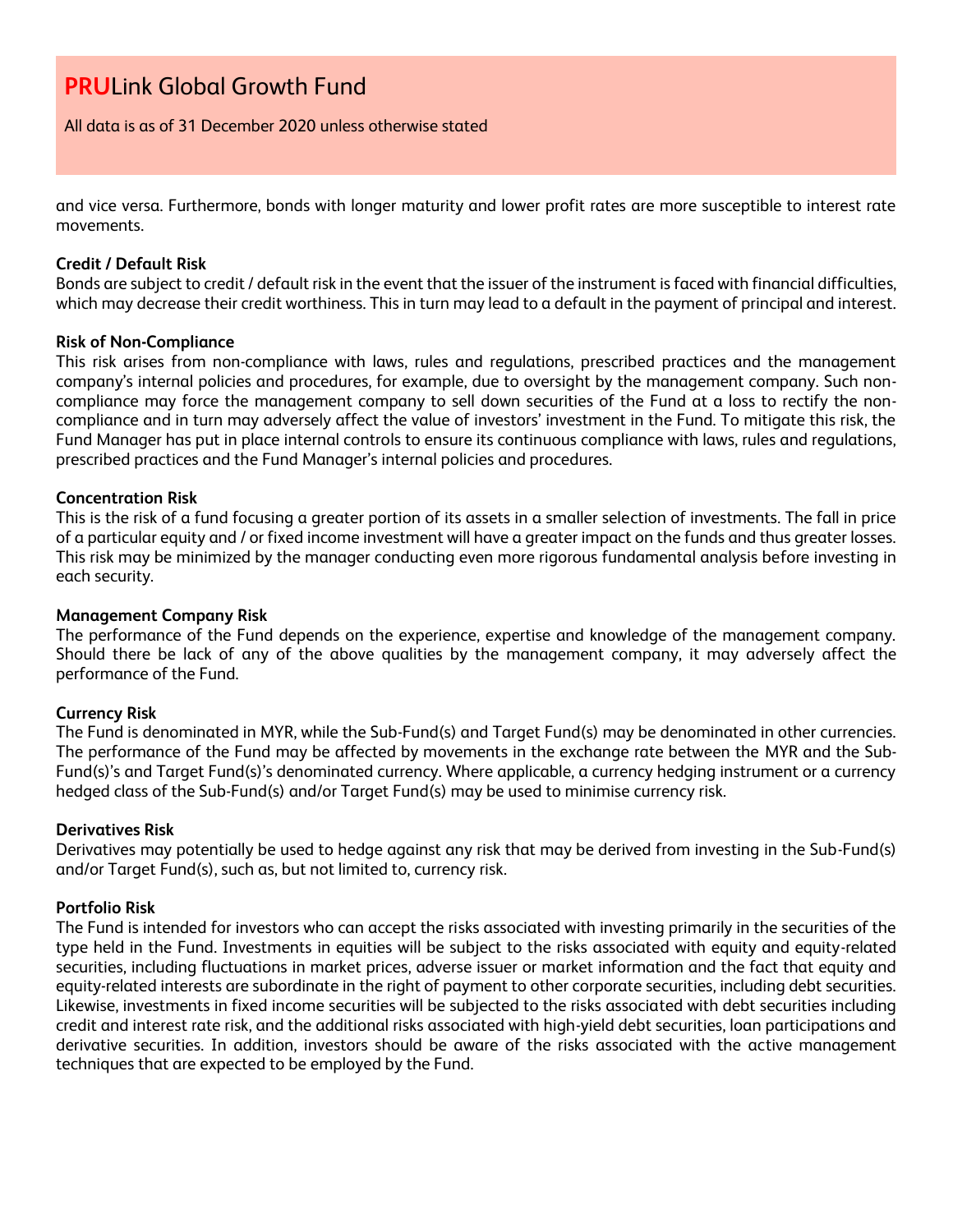All data is as of 31 December 2020 unless otherwise stated

## **Specific Risks when Investing in the Sub-Fund**

#### **Risk of Passive Strategy**

The Sub-Fund adopts a passive strategy of investing a minimum of 90% of its NAV into the Target Fund at all times. This passive strategy would result in the Sub-Fund being exposed to the risk of its NAV declining when the Target Fund's NAV declines. All investment decisions on the Target Fund are left with the Target Fund's fund manager.

## **Currency Risk**

As the investments of the Sub-Fund may be denominated in currencies other than the base currency, any fluctuation in the exchange rate between the base currency and currencies in which the investments are denominated may have an impact on the value of these investments.

In this case, the Sub-Fund will be investing in the Class D Dist of the Target Fund which is denominated in USD. Hence, fluctuations in the exchange rates of USD against the MYR may affect the NAV of the Sub-Fund, and consequently the NAV per unit of the Sub-Fund.

Investors in the MYR hedged Class of the Sub-Fund will be subject to a lower currency risk at the Sub-Fund level as the Manager will mitigate this risk by hedging the foreign currency exposure. Investors should note that by employing this hedging, investors would not be able to enjoy the additional currency gains when USD moves favourably against the MYR.

## **Derivatives Risk**

Derivatives may potentially be used to hedge against any risk that may be derived from investing in the Target Fund, such as, but not limited to, currency risk.

## **Risk of Compulsory Realization of the Target Fund**

As the Sub-Fund will be investing a minimum of 90% of its NAV in the Target Fund, any event of compulsory realisation occurred on the Target Fund will have an impact to the Sub-Fund.

Under such circumstances, the Sub-Fund Manager, in consultation with the trustee will call for a unit holder's meeting to decide on whether to terminate the Sub-Fund or replace the Target Fund with a new target fund with similar investment objective.

## **Specific Risks when Investing in the Target Fund**

#### **Security Risk**

Adverse price movements of a particular security invested by the Target Fund may adversely affect the Target Fund's net asset value. The Target Fund Manager strives to mitigate the impact of a particular security risk through portfolio diversification, which will help spread the element of risk.

## **Fund Management of Target Fund Risk**

While the Fund Manager will exercise due skill and care in selecting the Target Fund, it does not have control over the management of the Target Fund and there is no guarantee that the investment objectives will be met. This may result in policyholders suffering losses in their investments in the Target Fund.

The Target Fund may change its objectives and become inconsistent with the objective of the Fund. In such instances, the Fund Manager will replace the Target Fund with another collective investment scheme which the Fund Manager considers to be more appropriate in meeting the objective of the Fund.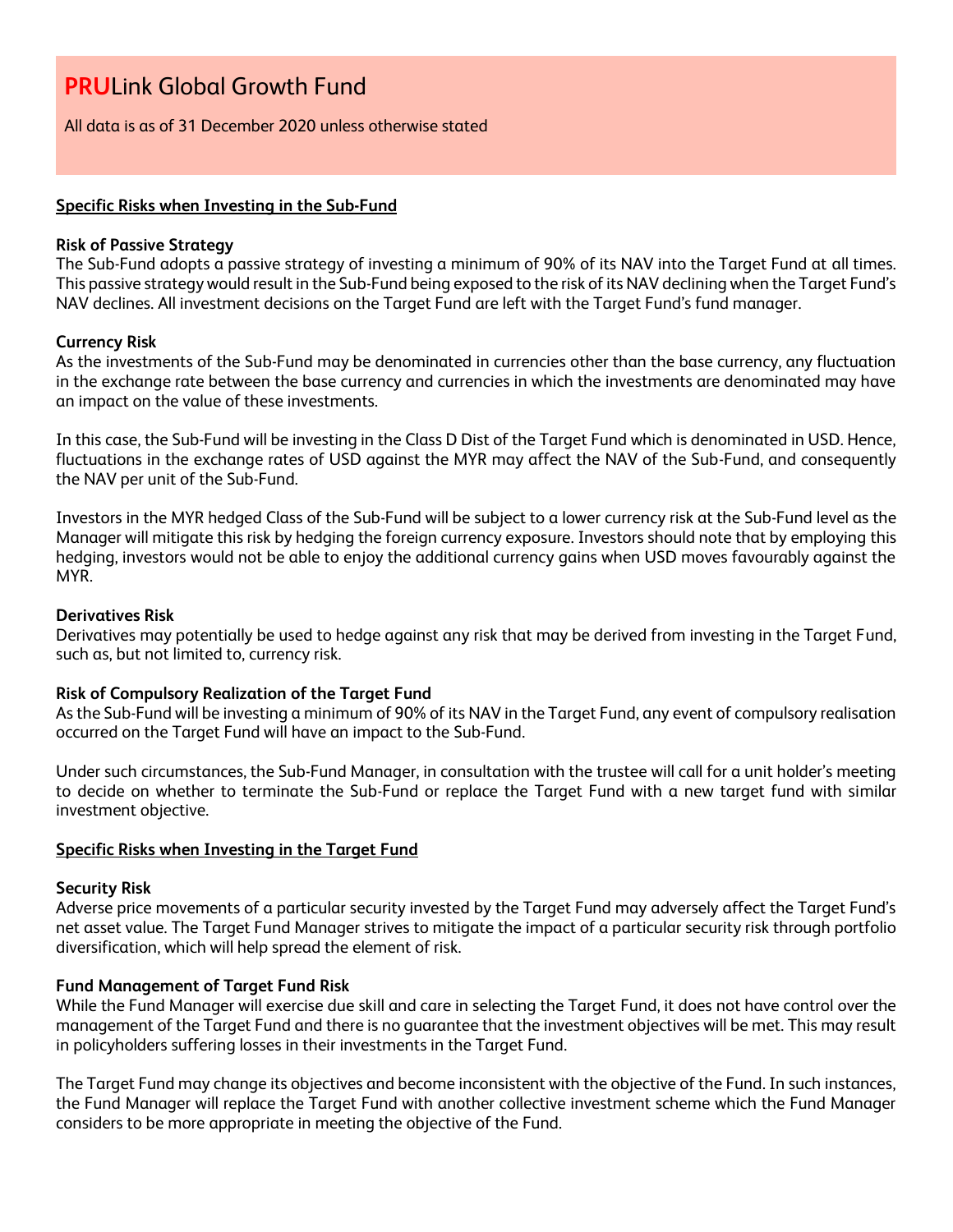All data is as of 31 December 2020 unless otherwise stated

#### **Errors in Calculation of the Net Asset Value of the Target Fund's Risk**

There is a possibility there are errors in calculation of the net asset value of the Target Fund. In the event such errors occur, the net asset value of the Target Fund will be affected hence, the Target Fund will comply with the rules set forth in the relevant regulatory provisions applicable to the Target Fund. Compensation, if any, paid by the Target Fund (subject to the laws of the jurisdiction in which such Target Fund is domiciled), will be credited to the Fund as and when compensation is received.

In view of the foregoing, policyholders must be aware that there are circumstances where neither the Target Fund nor the Fund Manager will be bound to compensate final beneficial owners.

#### **Liquidity Risk**

Liquidity risk here refers to two scenarios. The first scenario is where the allocated liquidity of the Target Fund is insufficient to meet redemption needs. The second scenario is where the Target Fund is thinly traded. Should the investments in the Target Fund be thinly traded, this may cause the Target Fund to dispose the investment at an unfavorable price in the market and may adversely affect investors' investment. This risk may be mitigated through stringent security selection process.

#### **Countries or Foreign Securities Risk**

This risk is associated with investments in securities listed or domiciled in countries other than the country of domicile. Any changes in the economic fundamentals, social and political stability, uncertainty or changes in countries' official currencies, currency movements and foreign investments policies in these countries may increase the volatility in asset values, liquidity and default risk which may have an impact on the prices of the securities that the Target Fund invests in and consequently may affect the net asset value of the Target Fund.

Investments in certain markets may be restricted or controlled. In some countries, direct investments in securities may be prohibited and restricted due to regulatory requirements. These limitations may increase transaction costs and adversely affect a security's liquidity and the price in connection with the security.

The Target Fund Manager will monitor and observe the developments in these countries where assets of the Target Fund are allocated. In addition, the Target Fund Manager will also employ a systematic investment process, which includes regular review, to manage and mitigate this risk.

#### **Currency Risk**

The Target Fund's underlying investments may be denominated in their local currency, which may differ from the Target Fund's currency of denomination. The performance of the Target Fund may be affected by movements in the exchange rate between the local currency of its underlying investments and the Target Fund's denominated currency.

#### **Charges to Capital Risk**

The Target Fund's charges and expenses are taken from the capital, in whole or in part, resulting in possible constraint of capital growth.

#### **Restrictions on Foreign Investment**

Some countries prohibit or impose substantial restrictions on investments by foreign entities. There may also be instances where a purchase order subsequently fails because the permissible allocation to foreign investors has been filled, depriving the Target Fund of the ability to make its desired investment at the time.

## **Derivatives Risk**

The Target Fund Manager may invest in derivatives which will be subject to risks. While the judicious use of derivatives by professional investment managers can be beneficial, derivatives involve risks different from, and, in some cases, greater than, the risks presented by more traditional securities investments. Some of the risks associated with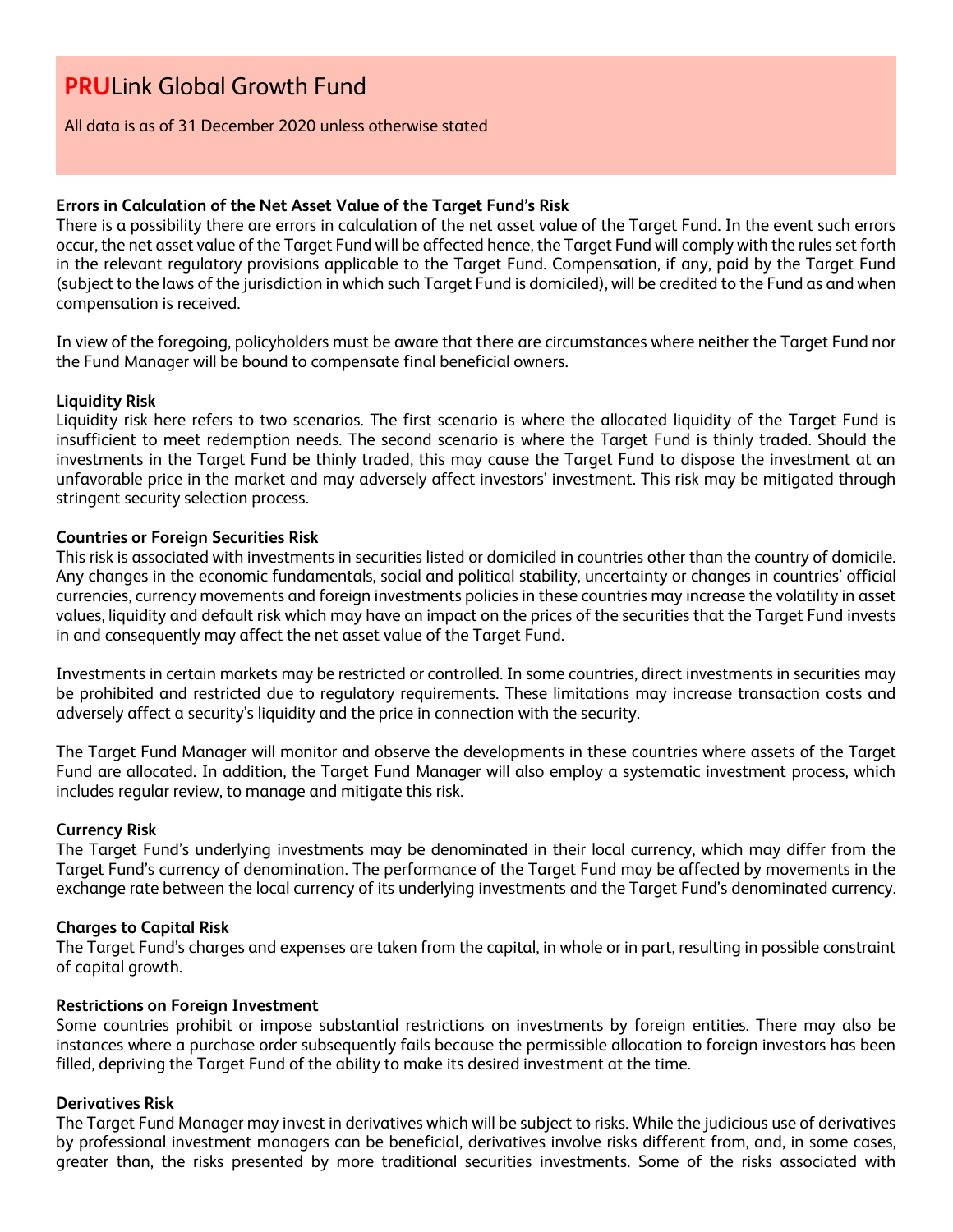All data is as of 31 December 2020 unless otherwise stated

derivatives are market risk, management risk, credit risk, liquidity risk and leverage risk. Investments in derivatives may require the deposit or initial margin and additional margin on short notice if the market moves against the investment positions. If no provision is made for the required margin within the prescribed time, the investment may be liquidated at a loss. Therefore, it is essential that such investments in derivatives are monitored closely.

The Target Fund Manager has the necessary controls for investments in derivatives and have in place systems to monitor the derivative positions for the Target Fund. The Target Fund Manager does not intend to use derivatives transactions for speculation or leverage but may use them for efficient portfolio management and/or risk management. Currency risk is simply one of the market risks which the fund will be exposed to and can be hedged using derivatives such as FX forwards/futures. Often the underlying currency risk may be taken on as a result of buying an underlying equity or bond. If the Target Fund Manager does not want to also take the currency risk associated with these underlying assets, the Target Fund may use Forward Foreign Exchange contracts to hedge any currency risk derived from holdings of non-base currency positions. Essentially this use of currency forwards is to hedge currency risk in the Target Fund. The use of FX forwards for this hedging activity does then raise additional operational and guideline risks and these are addressed in the attached detailed description of our derivatives risk management and usage procedures, of which currency hedging is a subset.

*The above should not be considered to be an exhausted list of the risks which potential policyholders should consider before investing in the Fund. Potential policyholders should be aware that an investment in the Fund may be exposed to other risks of exceptional nature from time to time.*

#### **Risk Management**

#### **Forecasting Risk**

Potential risks are taken into consideration in the process of sector allocation and stock selection based on analysis on various key factors such as economic conditions, liquidity, qualitative and quantitative aspects of the securities.

#### **System Control**

Risk parameters are set internally for each fund, depending on client's risk profile. These risk parameters include limits of issuer bet, group issuer, sector rating and issue size of the securities held in the portfolio.

A front-end office system is in place to monitor portfolio risks, serving as an auto filter for any limitations or breaches.